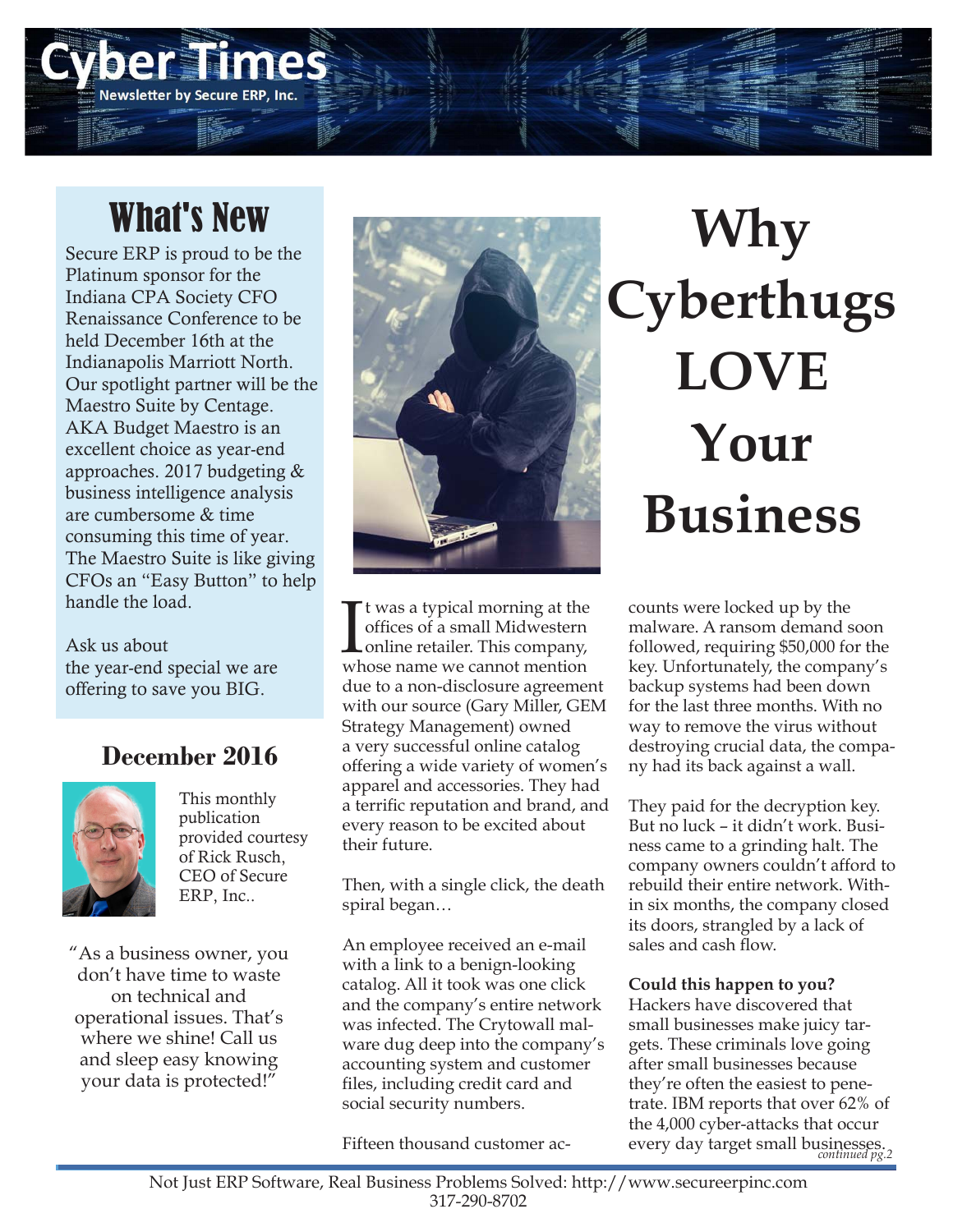Cyberthieves filch information to rob bank accounts via wire transfers. They steal customers' personal identity information and resell it on black markets. They nab key information to file fraudulent tax returns, and commit health insurance or Medicare fraud – in your customers' names.

Most small businesses are easy

prey because they fail to take precautions. But you don't have to be like most small businesses. Here are four things you can start doing TODAY

to prevent a shutdown that could destroy your fortunes.

#### **Understand evolving threats –**

Know what's at risk in your company. Stay on top of the different schemes hackers use to gain entry. Learn all you can about phishing, spoofing, social engineering, malware, systems hacking, pharming and the latest scams so you can see them coming. Identify your company's weak points and bolster them as needed.

**Institute a dual signature policy –** Require that two people sign off on every transaction. At the very least, when in doubt, pick up the phone. Verify all fund transfers or requests for payment before releasing funds.

**Ingrain a solid data security policy in your company's culture** – Yes, you need to define and

"Your employees

of critical data."

document protocols… but that's not enough. In order for them to work, they must permeate every activity you are the gatekeepers

and your team engages in. Your employees are the gatekeepers of critical data. Train them to see the warning signs, engage in safe practices and respond effectively to an attack. Examples include using only unique, complex passwords and keeping a "clean desk," where sensitive information isn't exposed.

**Have – and** *practice* **– an incident response plan** – Just like a fire drill, being ready for a breach gives your team an edge when faced with a crisis. When everyone knows exactly what to do, you're better able to nip a hack in the bud.

#### **Why play Russian roulette with your company's data?**

If you've been putting off cyberprotection measures, thinking, "Oh, that would never happen here," you are putting your company's entire future in jeopardy. NOW is the time to call in an expert you can trust to verify that your data is safe in today's rapidly evolving battle against a host of online bad guys.

When it comes to protecting your data – whether it's bank account information, customer and employee records or proprietary IP or processes – we've got you covered.

Through the end of December, we're offering our \$1000 Cybersecurity Assessment at no cost to 5 companies in the Indianapolis area. Call me at 317-290-8702 or e-mail me at sales@secureerpinc.com TODAY because we can only offer this valuable services to the first 5 companies that apply.

### **The Ultimate Small Business Guide To Setting Up A Work-From-Home System For Your Staff**

### **WORK FROM HOME GAMEPLAN**

"The Ultimate Small Business Guide To Setting Up A "Work From Home" System For Your Staff"

Secrets Every Business Owner Must Know<br>Before Installing A 'Virtual Network' To<br>Allow Employees To Work From Home,<br>On The Road, Or From A Remote Office

#### **You will learn:**

- What telecommuting is and why so many small businesses are rapidly implementing work-from-home programs.
- The single most important thing you MUST have in place before starting any work-from-home or remote office initiative.
- How one company slashed its turnover rate from  $33\%$  to nearly  $0\%$  and increased productivity by 18%—by implementing a work-fromhome program.
- How to get a FREE "Home Office Action Pack" (a \$97 value).

#### Claim Your FREE Copy Today at http://www.secureerpinc.com/WorkFromHome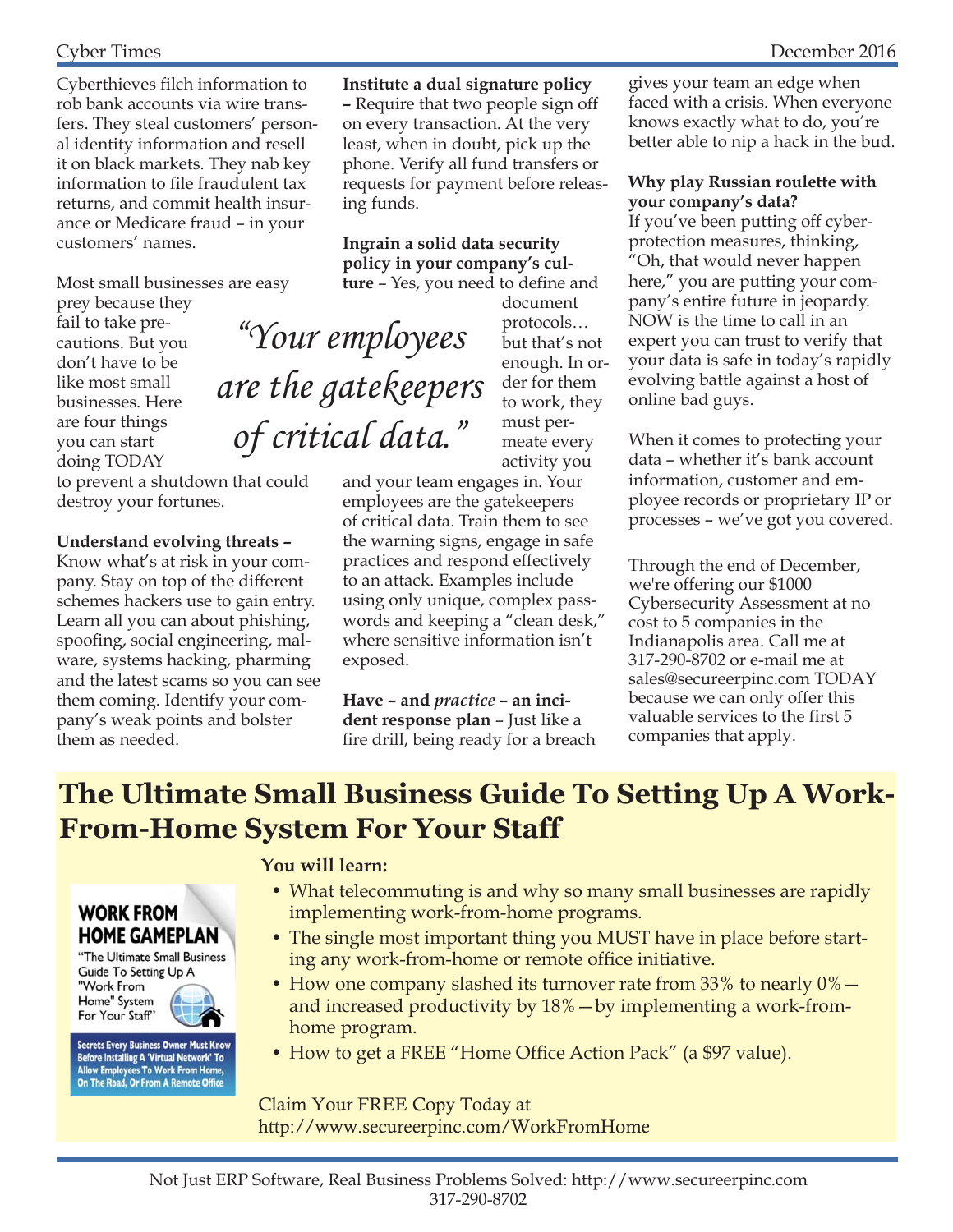### **Services We Offer**

#### CYBERSECURITY

It's our top of mind concern for your business and data security. If your current IT professional isn't thinking about it, shouldn't you protect your business with one that does?

#### BUSINESS CONTINUITY

Ensuring your business can continue now rests with one point of failure, your backup. Having the wrong backup won't just increase your downtime, it could put you out of business altogether.

#### ERP ACCOUNTING **SOLUTIONS**

Manufacturing businesses need strong ERP accounting to enable their growth objectives. Trust our founder's over 20 years experience with ERP systems to help. Oh, and he's a CPA too.

Our business objectives match yours, keeping your business running smoothly and helping you to grow. Doesn't that just make sense?

Call us today at (317) 290-8702 to discuss your needs.

## 4 Steps to Become A More Genuine Leader

Communication is a skill – one that needs to be practiced to be perfected in a leader. And the root of all effective communication is honesty.

Unfortunately, CEOs and business owners often think that means totally unfiltered "brutal honesty" – however insensitive or accusatory. It's no surprise that this method usually backfires and, over a sustained period of time, can lead to disheartened employees, high turnover and a lack of trust in management. But it doesn't have to be that way. When honest communication is positive and constructive, it helps leaders build and maintain strong, loyal teams.

Here are four steps to open up lines of communication and become the "honesty standard leader" for your team:

**Show the "real you"** – Do people see who you really are, or are you playing a role? The fact is, people can see through your "act" more easily than you think. And those around you deserve to know the real you – not just the image you want to present as "the boss." Admit that you're human and share vulnerabilities with your team. Be honest about who you are and what's going on in your life (the good and the bad), and your team will actually trust you more. They'll begin to share their own stories and become more cohesive.

**Take time to listen** – You're a leader. You've made it your business to do things the way you envision them in order to start your own company and make your dreams a reality. However, that doesn't mean you should block out advice from

others – especially when it's coming from your employees. Open yourself up to honest criticism and invite feedback about areas you may be overlooking. By trusting your employees with that kind of critique and seeking solutions that will benefit everyone, you'll begin to encourage higher levels of truth in the workplace and gather the best ideas.

#### **Surround yourself with honest peo-**

**ple** – Are you surrounded with lots of "yes" men and women? If people are just telling you what they think you want to hear, there is no benefit  $-$  least of all to your business. Ask for regular "truth checks" with your team. Are they providing ideas freely – especially those that might differ from yours  $-$  or do they hesitate to voice their opinions? Surround yourself with people bold and truthful enough to disagree with you. Without dissenting opinions, you'll never exit your comfort zone, which will limit your personal and professional growth.

**Accept your imperfections – You may** be the one in charge, but you will never have all the answers. No one person can handle everything, and that includes you. Gather a team of truthful people who balance out your weaknesses with their strengths. Empower them to do what they do best, and play to everyone's strengths – including your own.

Don't hesitate to be vulnerable and open up in a genuine way with your employees. Genuine leaders don't need to be "brutal" – just honest. Try it. Your employees – and you – will notice the difference.



Andy Bailey can cut through organizational BS faster than a hot knife through butter, showing organizations the logjams thwarting their success and coaching them past the excuses. After all, as he tells his clients, 100% annual growth is only 2% growth every week. It's not easy. But possible. Andy learned how to build great organizations by building a great business, which he started in college then, grew into an Inc. 500 multi-million dollar national company that he successfully sold and exited. He founded Petra to pass on to other entrepreneurs, business owners and leaders the principles and practices he used to build his successful enterprise, which are rooted in the Rockefeller Habits methodology.